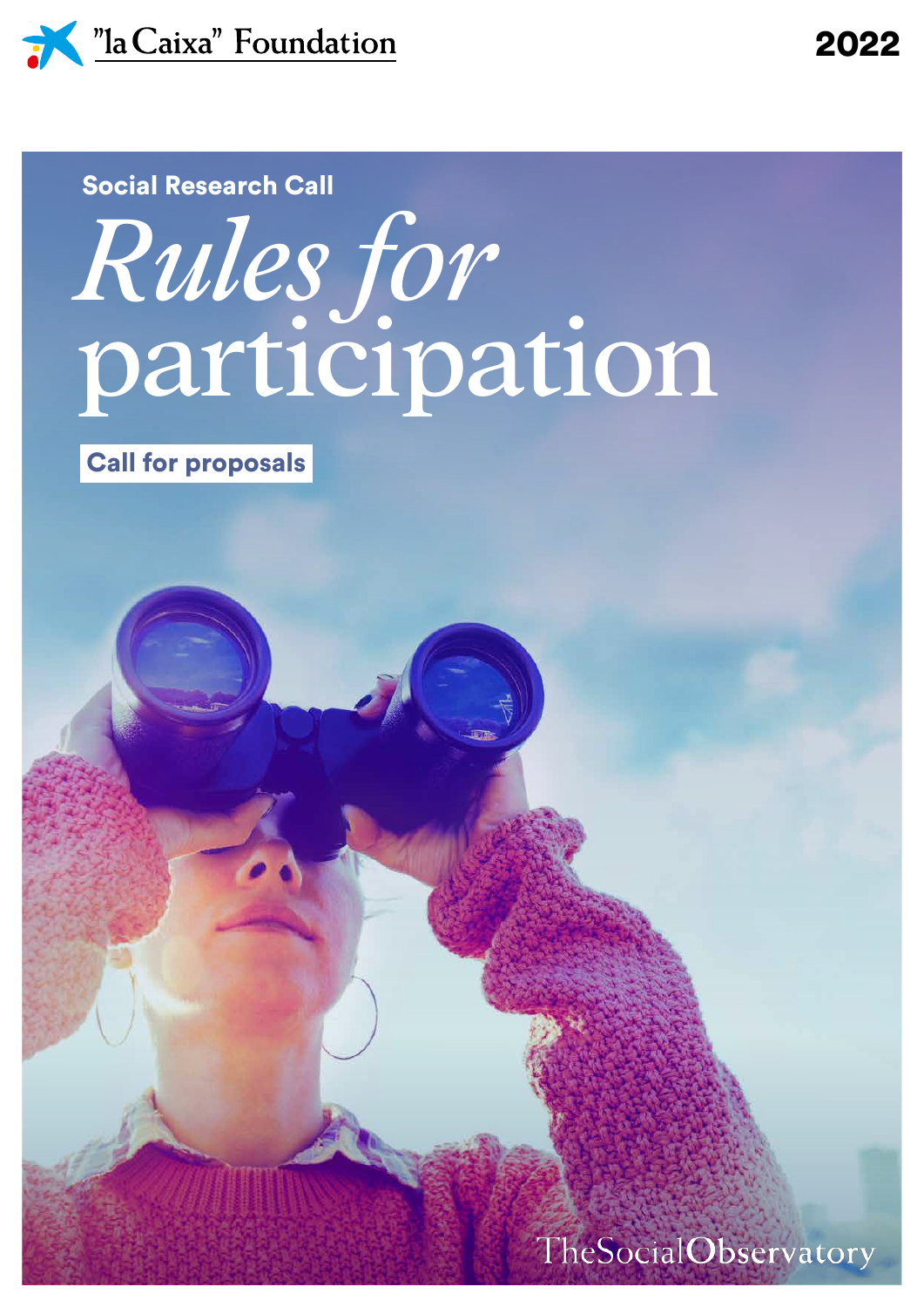



|                                                 | Page           |
|-------------------------------------------------|----------------|
| <b>0.</b> Preamble                              |                |
| <b>1.</b> Objectives and scope of the call      | $\overline{2}$ |
| 2. Call timeline                                | $\overline{2}$ |
| <b>3.</b> Requirements for eligibility          | $\overline{2}$ |
| <b>4.</b> Submission of proposals               | 5              |
| <b>5.</b> Evaluation process                    | 7              |
| <b>6.</b> Funding and payments                  | 8              |
| 7. Responsibilities and project implementation  | 8              |
| 8. Confidentiality. Privacy and data protection | 11             |
| <b>9.</b> Additional remarks                    | 12             |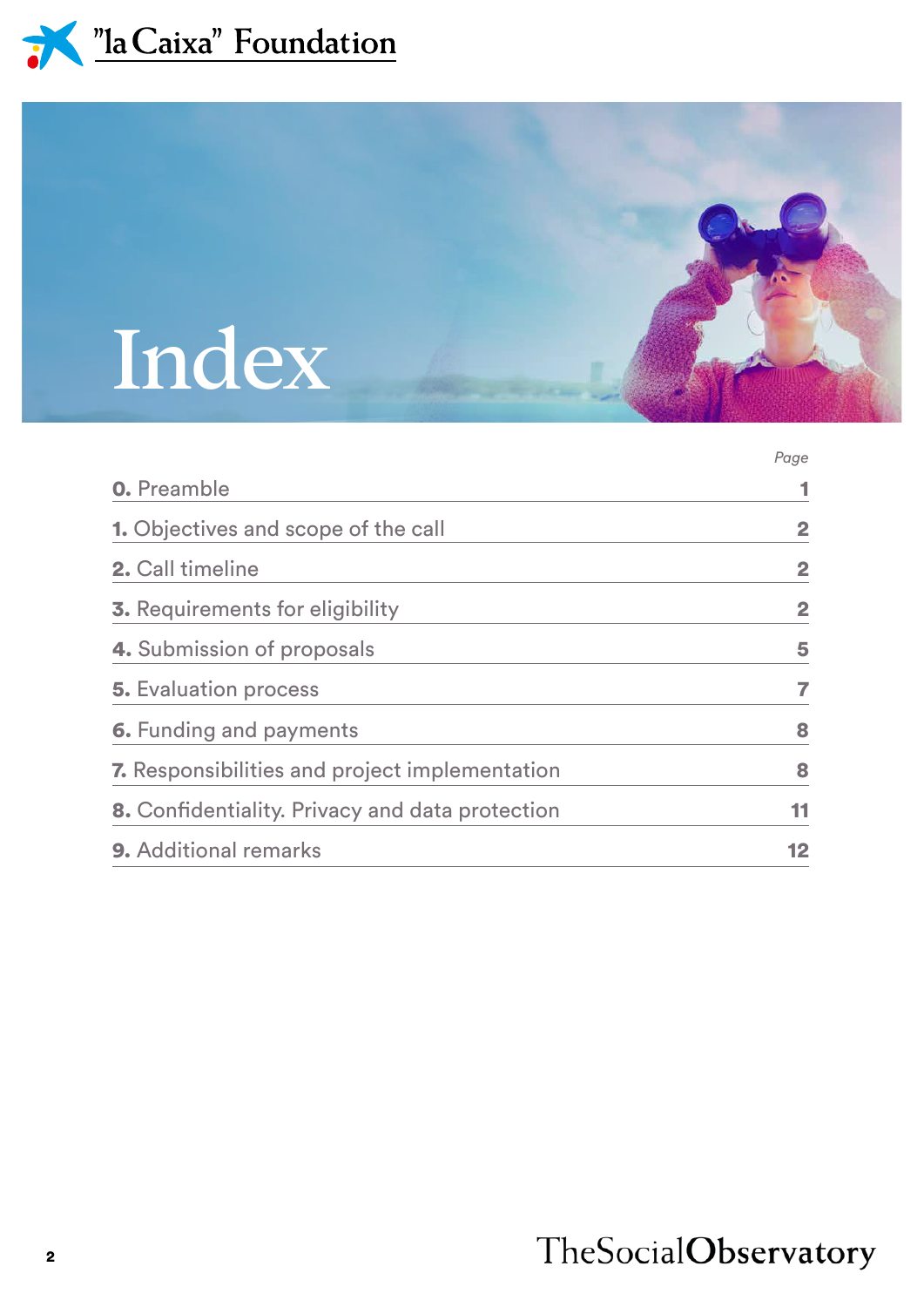*N* "la Caixa" Foundation

#### Social Research Call 2022

#### IMPORTANT CONSIDERATIONS BEFORE APPLYING TO THE 2022 SOCIAL RESEARCH CALL

Please read the entire rules for participation document before submitting your application.

Proposals that do not fulfill the research requirements and format criteria will be rejected.

Decisions made in the evaluation of this call cannot be appealed so we recommend you review these rules carefully.

#### Preamble

Social research is a driver of human progress and it plays a powerful role in broadening our understanding of society, improving the lives of individuals and communities and informing political decision-making. As a society, we are facing many urgent, complex, systemic, and highly interconnected challenges. In order to tackle these challenges, we need conceptual clarity and evidence-based analysis, together with open-mindedness and originality.

"la Caixa" Banking Foundation (hereinafter, "la Caixa" Foundation) is committed to fostering the role of research to improve our understanding of current and emerging social challenges and provide reliable knowledge for policy-makers and civil society. With this in mind, the Social Observatory of "la Caixa" Foundation has designed an open and competitive call **to fund high quality, innovative and socially-orientated research projects, based on robust quantitative methodologies**. We are particularly interested in projects with a two-way public engagement plan involving non-academic stakeholders from the very beginning.

In order to pinpoint the most innovative projects that address social concerns and priorities, we have adopted a novel approach. Our selection process aims at bridging the gap between research and society. As such, it includes a panel of social stakeholders from NGOs and the public sector who will assess the social relevance of the project proposals and a panel of international academic experts who will evaluate their scientific excellence, originality and feasibility

Furthermore, in order to promote diversity and keep the value of the research ideas at the core of the evaluation, an innovative triple-blind multi-phase selection process has been designed to ensure biases related to gender and other factors play no role. The process is set up so that <sup>i</sup>) applicants remain anonymous until the final stage of the selection process, ii) research proposals and researcher profiles are reviewed separately, iii) researchers are assessed only after the evaluation of the proposal is complete and iv) the evaluation of the researcher is reduced to a binary judgment as to whether or not they have the expertise and resources to implement the proposed research.

We strongly encourage talented researchers who are moved by the desire to shed light on challenging social issues to participate in the Social Research Call 2022. We hope you will join us in our endeavour to use research as a tool to improve our society and find solutions to the great challenges of our time.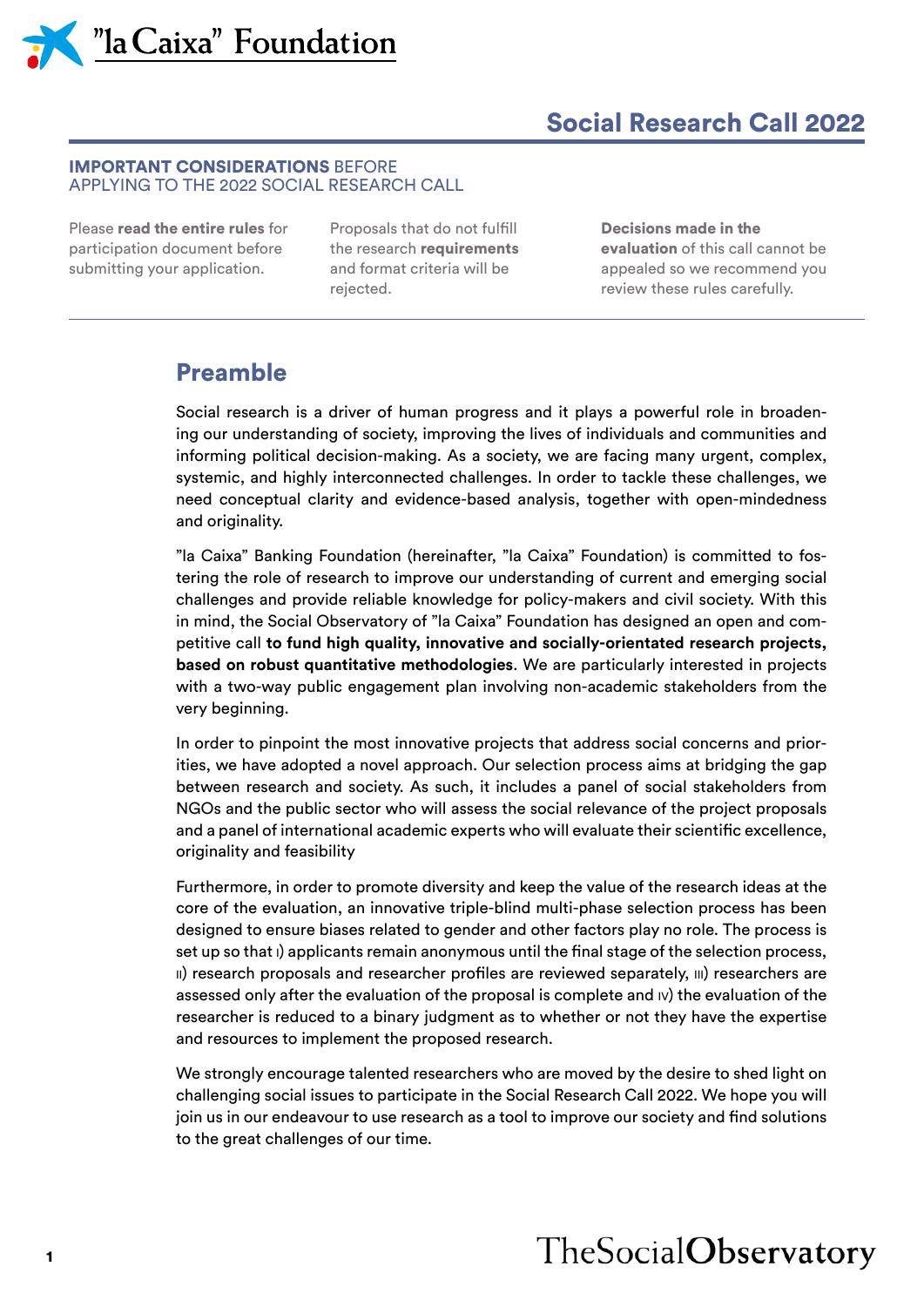1

#### Objectives and scope of the call

The Social Observatory of "la Caixa" Foundation has launched this call for **high-quality social research** projects that produce **robust quantitative data** as a basis for evidence and insights about current and emerging **social challenges in Spain and Portugal** through an **original and innovative approach**.

This call will fund social research projects that propose sound **quantitative data analysis to produce reliable evidence** for policy makers and practitioners, thereby building bridges between research and society.

With this in mind, applicants are encouraged to **think outside the box** in the project conception, execution and data management, including the exploitation of existing data sources and/or the generation of new data. Projects are expected to have an original perspective, use novel concepts, methodologies and approaches and/or to be groundbreaking in the management of data.

In this edition of the call, **"la Caixa" Foundation will support social research projects of up to 24 months in duration**. Successful applicants will receive a maximum of **EUR 100,000 each**. The call is intended to support high quality research that delivers outstanding, high-impact contributions to the scientific community. As such, the selected projects are expected to deliver results through at least one scientific publication, a short dissemination article and one knowledge-brokering activity.





#### Requirements for eligibility

All requirements listed in this document are considered obligatory. Applications that do not fulfill these eligibility requirements will be rejected.

#### Proposal

3.1 Data-driven methodology: This call will fund data-driven research projects that help us to broaden our understanding of current and emerging social challenges using **quantitative methods**. The projects funded by this grant must generate new evidence-based knowledge. Specifically, the research must involve either existing data (including longitudinal, cross-national, administrative data); new data generated by this research project and/or new forms of data (such as internet data derived from social media and other online interactions or geographical information systems).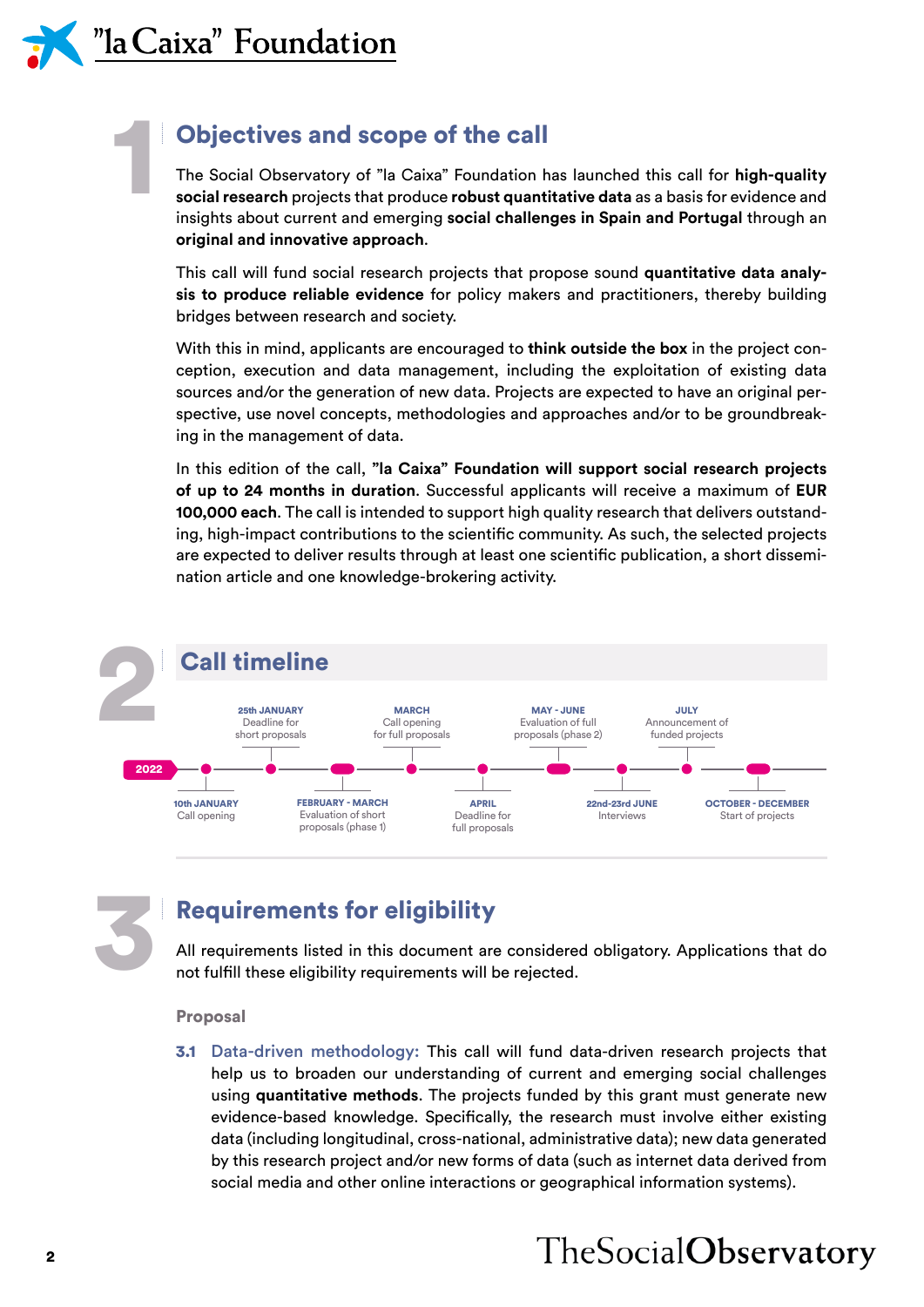- 3.2 Innovative proposals: The call encourages pioneering proposals introducing **innovative approaches** in terms of a) the proposed methodology, b) the production or re-use of quantitative data and c) the social challenge to be analysed.
- 3.3 Defined scope: Projects submitted to this call can address any issues that are socially relevant to the context of **Spain and/or Portugal**.
- 3.4 Social research: Social challenges are complex and require converging spheres of knowledge to provide comprehensive and innovative answers. As such, this call is open to proposals from **all disciplines in social sciences and humanities**. The research needs to be **socially-driven**: the core of the analysis must concern current or emerging social challenges, shedding light on social phenomena and providing a better understanding or assessment of social issues.
- 3.5 Public engagement: We are looking for applicable research that can be used to address social challenges. As such, a well thought out two-way public engagement plan involving non-academic stakeholders (including experts from outside of academia and/or those affected by the issue you are studying) is essential. **Public engagement activities should aim to incorporate knowledge from relevant stakeholders throughout the project in addition to dissemination initiatives for research results**.

Where appropriate, successful applicants will be able to utilise "la Caixa" Foundation's venues (i.e. Cosmo Caixa and CaixaForums) for public engagement activities.

#### 3.6 The following proposals are excluded from this call:

- · Social research projects without an empirical approach based on real data.
- · Literature reviews.
- · Purely theoretical approaches.
- · Social intervention projects (unless the intervention(s) itself constitutes the research object of a quantitative analysis).
- · Design of courses and materials and any other proposals that differ from drawing up a research question(s) and testing hypothesis.
- · Proposals that imply the continuation of an ongoing project, or subsequent phases of projects whose results have already been totally or partially disseminated.
- · Proposals dealing with clinical research or therapeutic interventions.
- · The PLs of selected projects will not be allowed to submit new proposals in subsequent calls organised by the Social Observatory of the "la Caixa Foundation" during the time the funded project is still being executed, except during the final year of completion of the project.
- · Projects that have already received funding (either from "la Caixa" Foundation or any other third-party grants) will not be considered eligible at the time of submission and may give rise to rejection during the life cycle of the granted project.

#### Project leader

3.7 The call aims to support proposals led by **project leaders** ("**PLs**") of any nationality who conduct their research activity at a public or private university or research centre legally based in Spain or Portugal.

*A project leader is the principal investigator from the host organization, responsible for presenting the proposal to the call and coordinating the overall execution of the project.*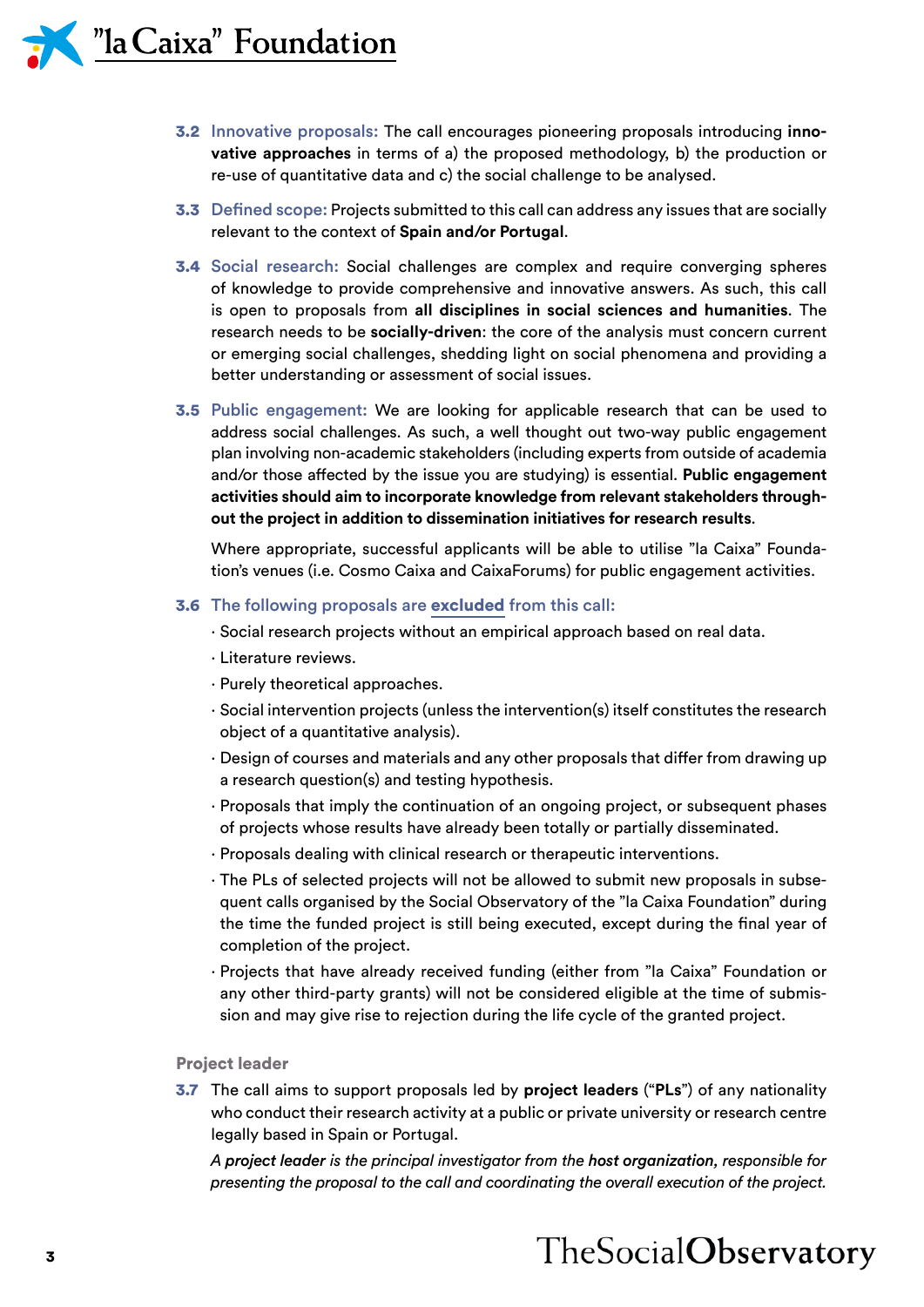3.8 The call is open to researchers who can demonstrate **research independence and evidence of prior achievements**.

For this reason, project leaders (PLs) need to meet the following requirements:

» In the 5 years before the closure of the call (i.e. between 1 January 2017 and 25 January 2022), applicants must have published at least 1 scientific article in Q1 journals according to the rankings of Scimago Journal Rank (SJR) from Scopus or the Journal Citations Report (JCR) from Web of Science. For the latter, only indexes Social Science Citation Index (SSCI) and Science Citation Index Expanded (SCIE) are considered.

The journal must have been ranked as a Q1 in the year the article was published (or the previous year if not yet published).

Papers that have been accepted but have not yet been published are also valid. The date of acceptance will be taken into account for the calculations of the eligibility. The author must provide supporting documentation when requested by "la Caixa" Foundation.

» Applicants must hold a PhD awarded more than 2 years before the call deadline (i.e. before 25 January 2020).



- 3.9 Applicants whose research activity was interrupted in the 5 years before the closure of the call (i.e. between 1 January 2017 and 25 January 2022) are entitled to request an extension to the period considered for the publications' requirements. The following causes are applicable in these cases:
	- » Illness or accident that led to sick leave of three months or more. An extension equivalent to the period of sick leave can be requested in these cases.
	- » Maternity or paternity leave. An extension of 1 year can be requested for each child.
	- » Full-time care of first degree relatives that led to a leave of three months or more. An extension equivalent to the leave period can be requested in these cases.

*The extension must be duly justified by means of supporting documentation when requested by "la Caixa" Foundation.*

3.10 Within the same call, **each applicant (PL) can only submit one proposal**. Likewise, each proposal can only be submitted by one applicant.

*Similar proposals submitted by different applicants and applicants attempting to submit more than one proposal will be rejected from this call and the applicants concerned will not be allowed to participate in future calls and fellowships from "la Caixa" Foundation.*

- 3.11 Projects can only have one project leader. It is not possible to have co-project leaders for projects in this call.
- 3.12 **The PLs of selected projects will not be allowed to submit new proposals in subsequent calls of the grant** during the time the funded project is still being executed, except during the final year of completion of the project.
- 3.13 Applicants whose short proposal **obtains a 'C' score from 3 or more of the 5 evaluators and no 'A' scores in phase 1.1** will not be able to submit a new proposal in the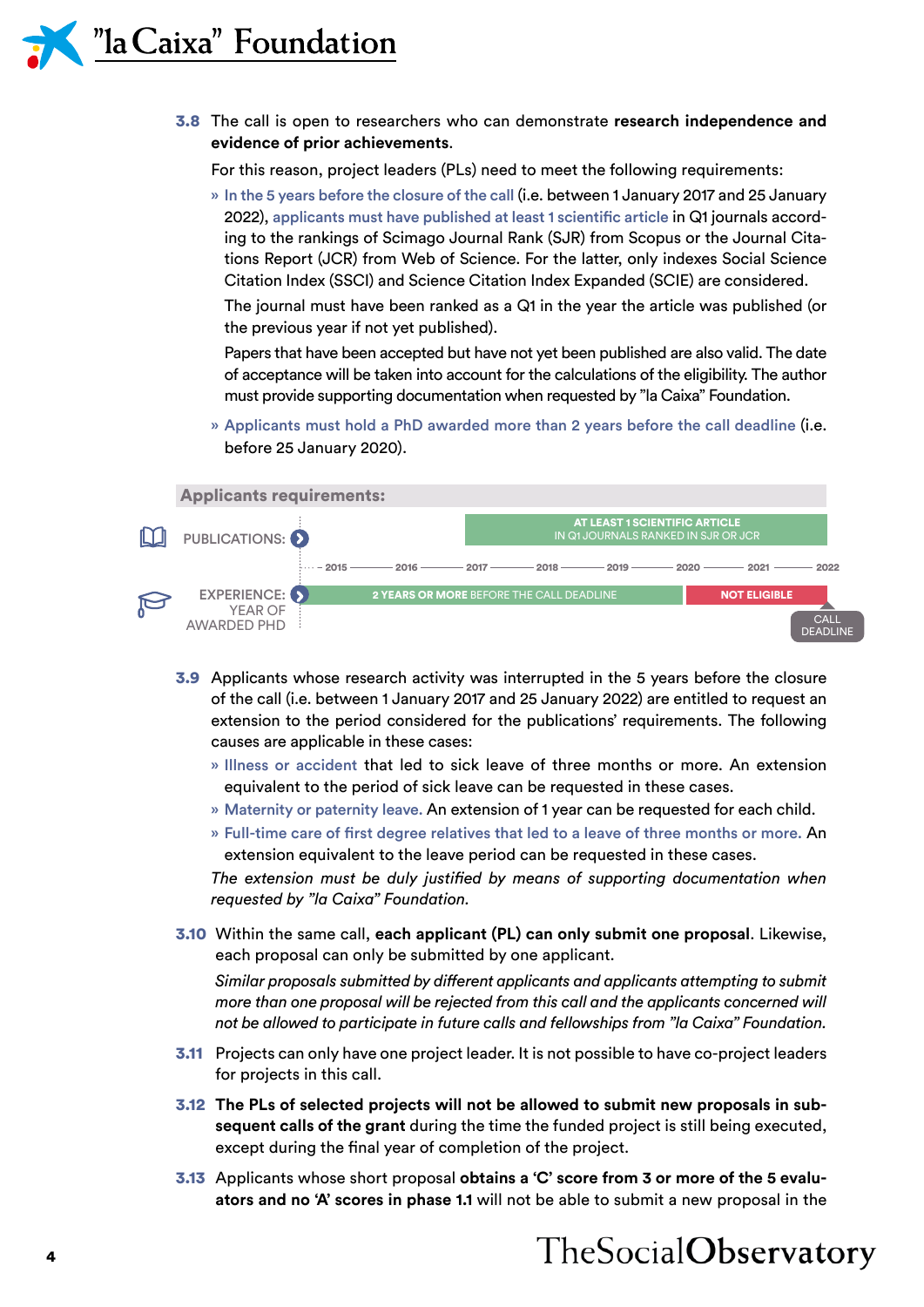next edition of the call. For more information about the scoring scheme read the assessment of proposals guide available on the programme website.

#### Host organization

3.14 The host organization (the "HO") must be a non-profit research-performing organization: a public or private university or research centre legally based in Spain or Portugal. The HO will sign **the grant agreement** with "la Caixa" Foundation, together with the applicant, as PL of the project. As such, the PL needs the agreement of the HO to be able to submit the proposal. This endorsement process will be completed online on the "la Caixa" Foundation's call online management system.

*An Organization Manager is the person appointed by the Host Organization as their representative. The Organization Manager will upload and verify documentation, and accept the submission of proposals on behalf of the HO on the "la Caixa" Foundation calls online management system.*

- 3.15 Specifically, the **validation by the HO's OM** will certify their endorsement of the proposed project and their commitment to sign the grant agreement with "la Caixa" Foundation, should the project be funded.
- 3.16 The HO is required to offer the PL **independence to manage the project**. The HO must be willing to support the PL and the team members, if necessary, throughout the project period, providing an appropriate scientific and administrative environment for the project to be conducted.
- 3.17 Should the project be awarded the grant, the **PL must be legally linked to the HO**, either by statute, work contract or another type of collaboration by the time the project starts and throughout the whole duration of the project.

#### Expertise documents

3.18 Applicants who are invited to submit a full proposal will have to submit a **research expertise** document and a **public and social sector expertise** document. The latter must contain **at least one advisor from outside of academia**, linked to public and/ or social sector entities, who will be involved in the research project. This document must also explain the PL and research team's **previous experience working with organizations outside of academia and how the research results will be communicated and implemented outside of academic circles**.

# 4

#### Submission of proposals

- 4.1 In order to optimize the workload of applicants and evaluators, the submission of proposals is structured incrementally in a **two-stage procedure**:
	- » Phase 1: a short proposal must be submitted within the established deadline through "la Caixa" Foundation's call online management system available on the programme website.
	- » Phase 2: successful preselected proposals are invited to submit a full proposal, budget, work plan, and two expertise documents (research and public/social sector) for the PL (and team if applicable).
- *Proposals selected in phase 1 that wish to withdraw from the selection process (and hence not be taken into account in phase 2) must notify the withdrawal to "la Caixa" Foundation within 48 hours of being notified. Failing to do so will prevent the concerned applicants from submitting a proposal in the next edition of the call.*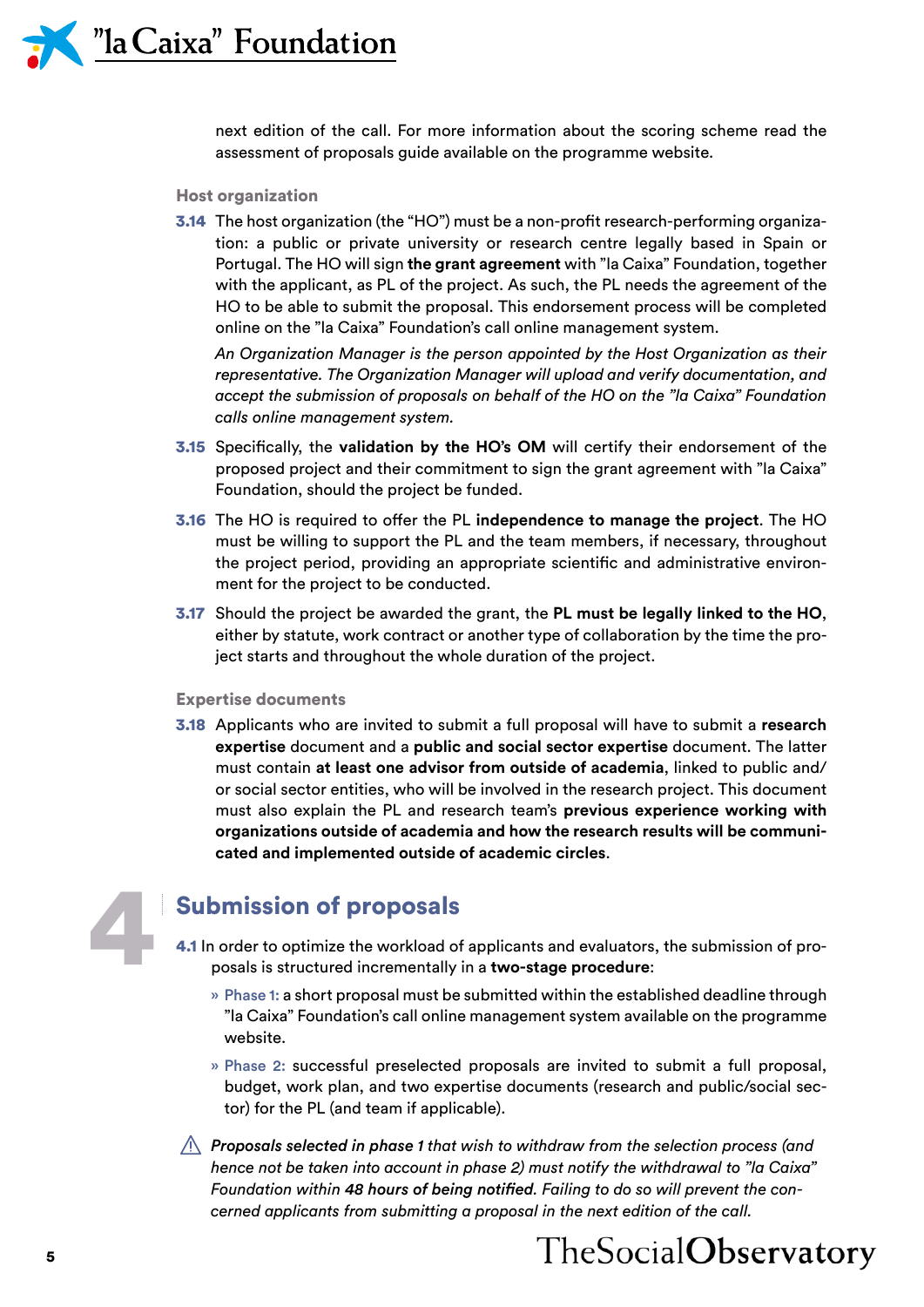

"la Caixa" Foundation

» Short proposal (3 pages): Pitch your research question and hypothesis. Outline the objectives of the project, its scope and social challenge(s) addressed. Describe why your project is innovative and original. Briefly define the quantitative data



 $\Xi$ 

*IMPORTANT: The short proposal must be written for a non-specialized audience. The selection process will incorporate stakeholders from outside of academia.*

used and methodology behind. The short proposal should not contain references and must be anonymous.

» Host organization's agreement: online endorsement by the HO's Organization Manager on the call system.

*Please note that no feedback will be provided for short proposals that are not selected for Phase 2.*

To proceed to the second stage, successful preselected proposals will be required to submit:

» Full proposal (15 pages): Describe your research project in detail. Define the objectives of the project, its scope and social challenge(s) addressed. Explain in detail why your project is innovative and original. Trace with precision the research question(s) that your project is answering, describing the quantitative data and methodology you will use. The full proposal should not contain references and must be fully anonymous.

» Research expertise: Demonstrate the experience and suitability of the PL, HO and the research team (if applicable) to carry out the project successfully. Consider any potential cooperating organizations if pertinent. Explain synergies as well as individual performance.

» Public and social sector expertise: Describe the links that the PL, research team and HO have with relevant organizations outside of academia (public sector, social entities, etc). Explain how these stakeholders will inform the research project and how, when the project is finished, the research will inform and positively impact upon these organizations.

4.2 Both short and full proposals will be **blind-reviewed**, therefore the short and full proposals must be **anonymous** and **must not contain any information by which the identity of the applicant (PL), research group or affiliation can be recognized**. This includes references to bibliography and/or previous research projects. *Proposals containing any information or references by which the identity of its mem-*

PHASE 2

**SISAH<sub>c</sub>** 

*bers can be recognized will automatically be rejected.*

4.3 All documents submitted to this call must be written entirely in **English.** The whole process of submission and selection of applications, including the interview, will be carried out in English.

4.4 **Templates** for each form will be available at the online submission platform as well as on the programme website. Proposals must strictly comply with the **format criteria** indicated in the templates.

*Proposals not abiding by the format guidelines will automatically be rejected.*

- 4.5 Proposals must be complete and include all relevant information. All requested documents must be submitted before the closing date of the call. *Incomplete proposals and/or proposals not complying with all requirements stated in these rules will automatically be rejected.*
- 4.6 At the request of "la Caixa" Foundation, the selected applicants will need to certify, with original or certified documents, the files and documents included in the application. Likewise, "la Caixa" Foundation may request the original certificates of any data mentioned in the application.

*Failing to provide such documents will automatically make projects ineligible even if they have successfully completed the entire selection process.*

*By applying for this grant, applicants acknowledge and accept the content of these rules for participation in full.*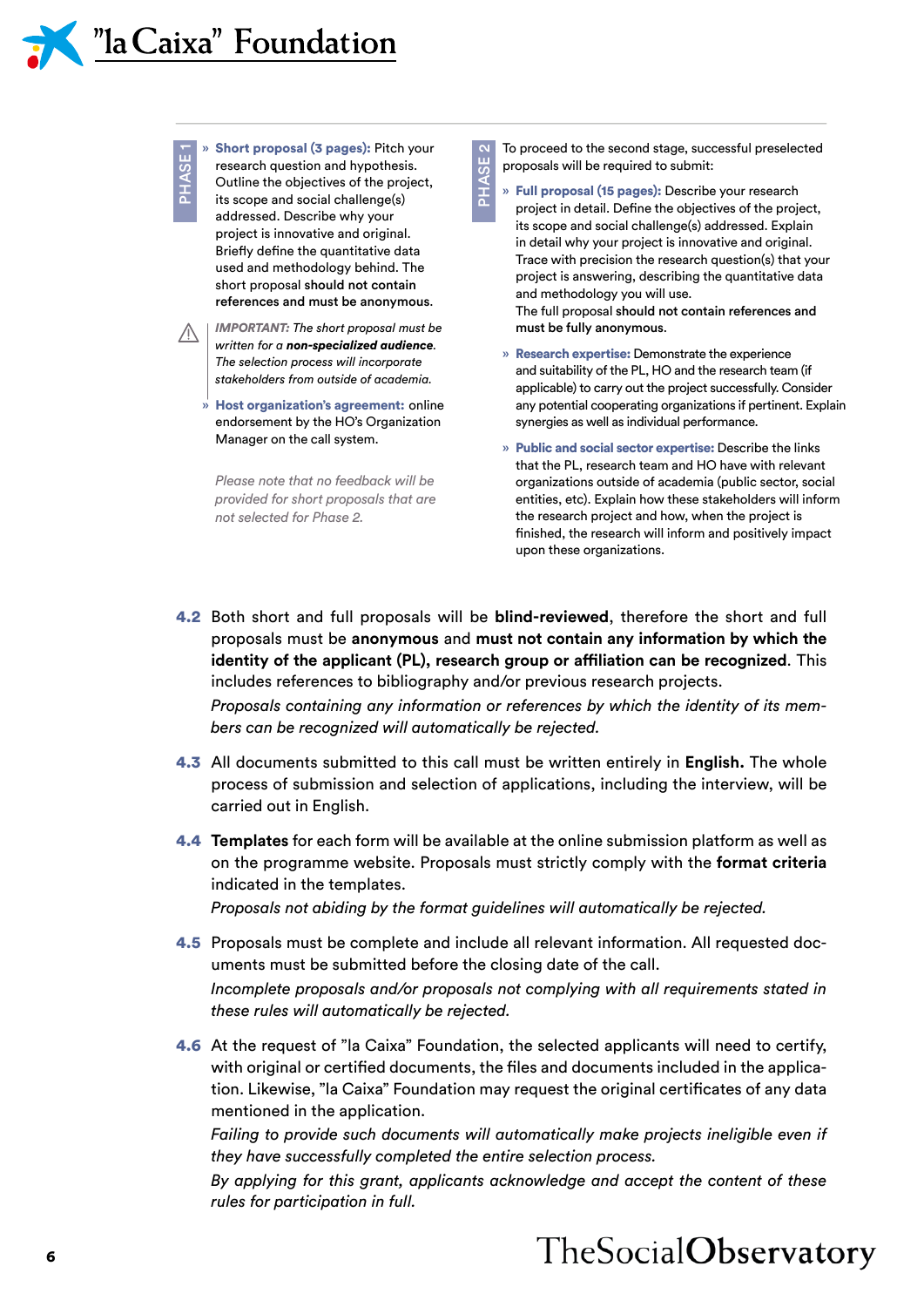



#### Evaluation process

5.1 Evaluation panels will be **multidisciplinary** and will be formed by independent experts combining both international and national profiles. With the aim of promoting social research that that builds bridges between science and society, **non-academic experts (stakeholders)** will be incorporated in the first and final stages of the evaluation process.





 $\triangle$  5.2 Decisions made in the evaluation of this call cannot be appealed. The selection process will not be subject to redress nor will the technical and scientific assessment of the evaluators be called into question. The evaluation and selection processes themselves guarantee the independence and objectivity of the evaluation.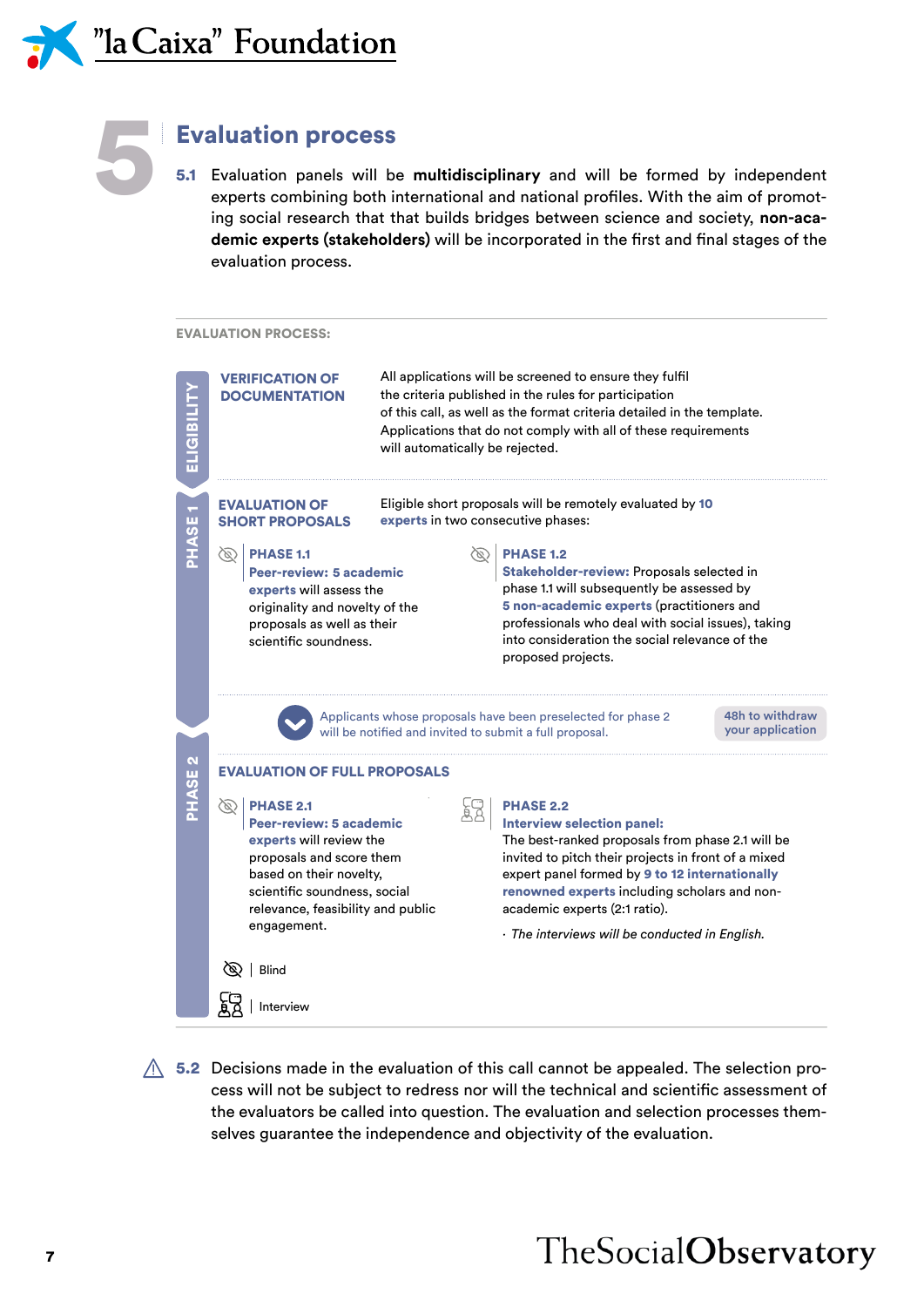6

7

#### Funding and payments

- 6.1 The **grant will be awarded to the host organization**, which will be **responsible for distributing the budget** and justifying the destination of the funds received by "la Caixa" Foundation. No funding will be granted to an individual.
- 6.2 The grant will fund projects for up to EUR 100,000 each (see section 7.4). Applicants **are allowed to use the grant in a flexible way as long as the expenses are incurred by the beneficiary and the funds are used to cover costs directly derived from the project**.
- 6.3 The payment schedule will be as follows:
	- » 50% of the grant at the start of the project. The starting date will be the date of the signing of the Grant Agreement with the HO.
	- » 30% of the grant at the midline stage of the project, further to a follow-up report submitted to the Programme Office of "la Caixa" Foundation.
	- » 20% of the grant after delivery of all the otputs described in section 7.1. Hence, the final payment will be released after submission of the scientific article to the corresponding indexed journal, approval of the dissemination article by "la Caixa" Foundation, participation in one knowledge-brokering activity led and organised by "la Caixa" Foundation, justification of all the project's expenses and approval of the final report by "la Caixa" Foundation.

#### Responsibilities and project implementation

#### Output delivery

- <span id="page-9-0"></span>7.1 The funding scheme is highly focused on outputs that provide returns to society and research and that are of public value. Therefore, applicants who are awarded the grant are expected to commit to three main outcomes:
	- 1. Scientific article: The results of the project must be published in the form of, at least, one scientific article in an ranked journal. Only journals ranked in Scimago Journal Rank (SJR) from Scopus or in the Journal Citations Report (JCR) from Web of Science will be considered for this purpose. For the latter, only indexes Social Science Citation Index (SSCI) and Science Citation Index Expanded (SCIE) will be considered.
	- 2. Dissemination article: In the form of a short article for lay audiences (Working Paper/Pre-print) that must be submitted to the Programme Office of "la Caixa" Foundation at the end of the project. "la Caixa" Foundation will be granted the right of publication of the dissemination article on the "la Caixa" Foundation website and/or newsletter and/or any other dissemination channels of "la Caixa" Foundation activities (see sections 7.12 and 7.13 for further details).
	- 3. Knowledge-brokering activity: Applicants are expected to contribute to and participate in one knowledge-brokering activity led and organized by the Social Observatory of "la Caixa" Foundation. The implementation of such activities will be decided ad-hoc towards the end of the project. The aim of this activity encompasses two dimensions: first, knowledge brokering brings the results of research to practitioners, policymakers and other relevant stakeholders in order to help them make informed decisions. Secondly, it helps researchers to discern and drive research priorities towards the challenges that are shaping society.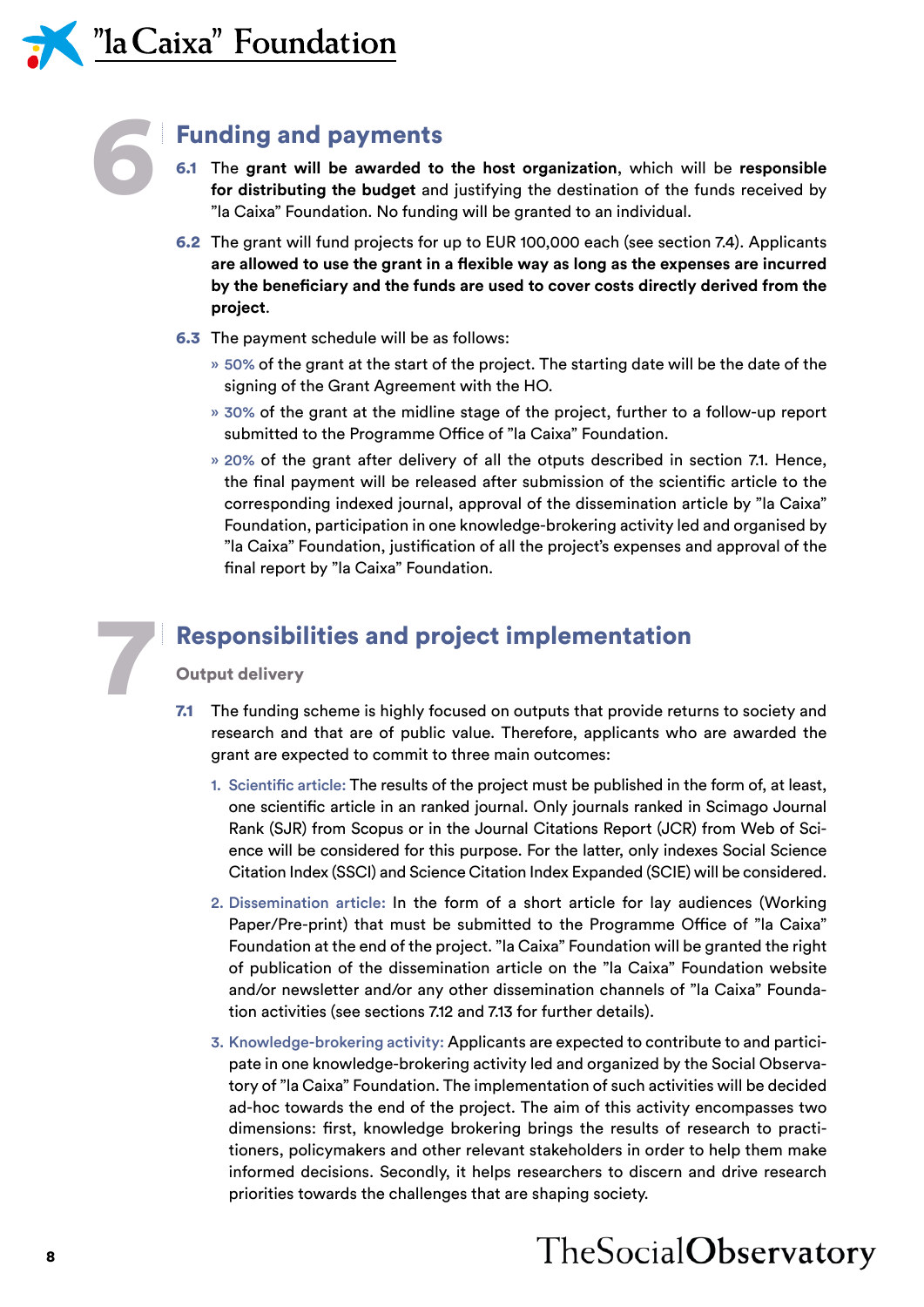

#### Use of the grant

- 7.2 The grant can be used in a flexible way, as long as it is fully allocated to cover costs directly derived from the project**.**
	- · **Eligible direct costs**: costs which are identifiable as specific costs directly linked to the development of the project and which can therefore be attributed to it directly. The grant allows for coverage of the employment costs of the PL, researchers and other staff, travel expenses, goods and services, subcontracting (services that could be performed by the HO but are outsourced to another institution) and equipment. Within these eligible direct costs, a maximum of 10% of the grant can be used as additional remuneration for the PL. All staff costs should be clearly described, including the number of weekly hours and the hourly rate of the person hired.
	- · **Eligible indirect costs**: up to 10% of the total direct costs requested can be assigned to overheads.
- 7.3 The PL must provide a scientific-technical summary and justification of the costs incurred as well as any other additional information that "la Caixa" Foundation may request, if deemed necessary, from the PL or the HO, who will authorise each other for this purpose.
- 7.4 **In no case will the grant exceed the total costs of the project actually incurred by the HO.** Therefore, at the end of the project, "la Caixa" Foundation will calculate the balance and issue the payment, if due, of any remaining amount of the grant. **Accordingly, if the costs actually incurred in the project were below the amount of the grant received, the HO will reimburse the amount paid in excess.** If the costs incurred in the project were above the amount of the grant, no increase of budget will be granted by "la Caixa" Foundation.
- 7.5 "la Caixa" Foundation may request HOs to provide an **audit report and/or statement**  at any moment, as well as any additional information, documentation and/or clarification that the "la Caixa" Foundation may deem pertinent to allow its auditors and/ or advisors to evaluate the correct allocation of the grants awarded. The cost of this audit report and/or statement will be paid by the "la Caixa" Foundation, subject to prior approval of the corresponding budget, unless irregularities are detected as a result of it, in which case the HO would bear the cost.
- 7.6 Should the project require funding in excess of 100,000 euros, applicants must submit a full budget and clearly indicate which parts of the budget will be covered by the Social Research Grant. Applicants must also be able to demonstrate they have sufficient co-funding to cover the other costs should they receive the Social Research Grant.

#### Applicable policies and regulations

7.7 "la Caixa" Foundation fosters the principles of **Responsible Research and Innovation (RRI)**. These principles take into account gender equality in research and innovation (R&I), as well as other inclusion issues; open access to scientific results, ethics and research integrity and the engagement of social stakeholders in the design and performance of R&I.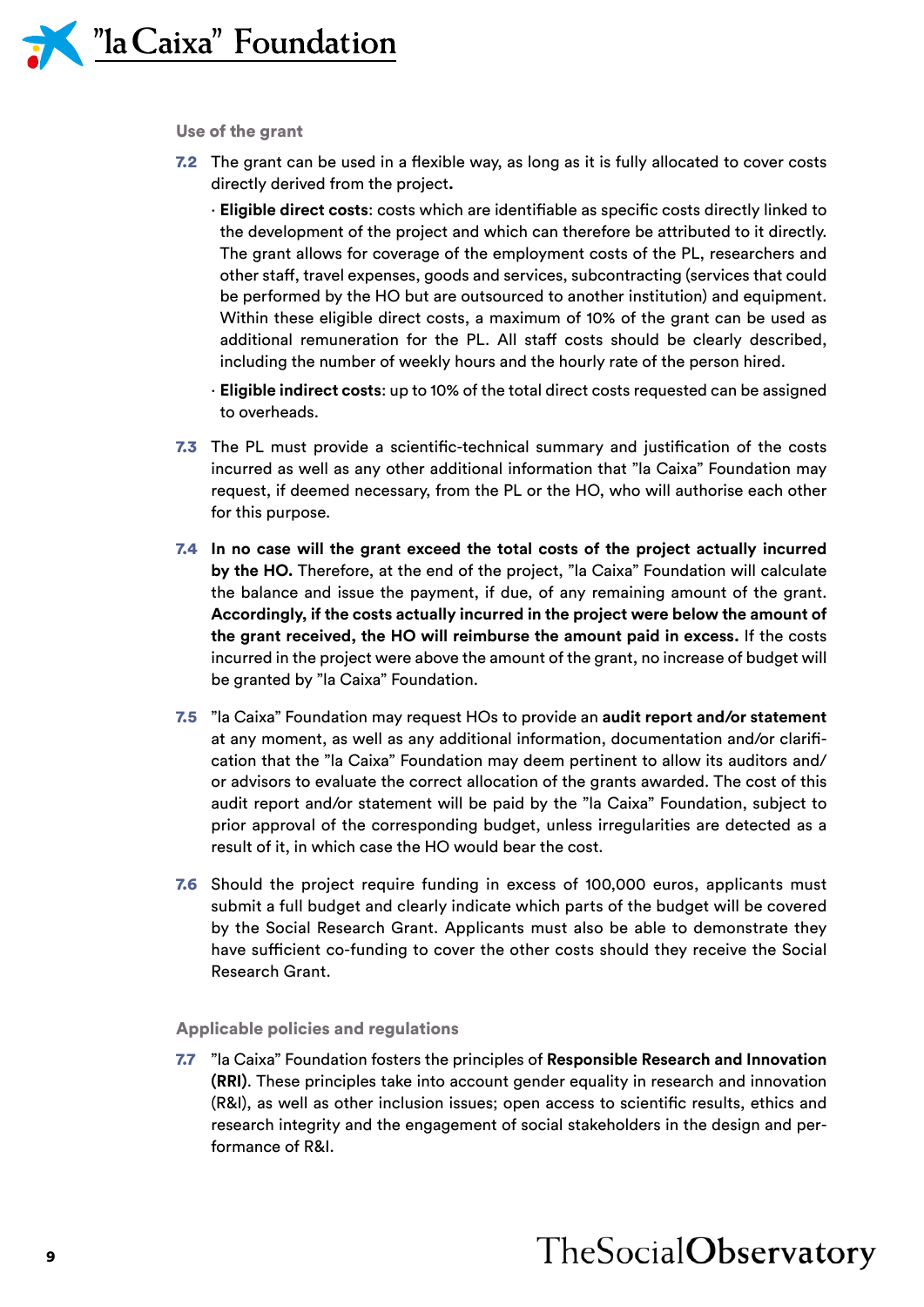- 7.8 Any cases of **scientific misconduct** that may arise during the evaluation of a proposal and throughout execution of the project and the project outputs delivery, must be communicated immediately by the Host Organization to "la Caixa" Foundation.
- 7.9 "la Caixa" Foundation supports the principles of **open access**, following the principle of "as open as possible, as closed as necessary". With regard to scientific publications, HO and PL must follow the [open access policy of the "la Caixa" Foundation](https://obrasociallacaixa.org/documents/10280/692563/politica_acceso_abierto_en.pdf/c5801c90-1fff-43d7-a8fb-6b3fa48b6539).

#### Acknowledgments and dissemination rules

- 7.10 In all dissemination and communication of the project, "la Caixa" Foundation will be mentioned as the funding organization of the project. This applies, wherever possible and unless "la Caixa" Foundation requests otherwise, to all dissemination and communication actions, disclosures and activities, as well as to all equipment, infrastructure and main results funded by the grant. Communication and disclosure materials must be submitted to "la Caixa" Foundation for prior review and approval in writing.
- 7.11 Scientific articles and any other scientific communication published as a result of the grant must include the following text "*This research was funded by "la Caixa" Foundation's Social Research Call 2022 under the project code <CODE ASSIGNED TO AWARDED PROJECTS>*". PLs must notify "la Caixa" Foundation in advance of the publication of any such articles.
- 7.12 The logo of "la Caixa" Foundation and the reference to the contribution of "la Caixa" Foundation must appear in a way that is easily visible to the public and is sufficiently prominent (also taking into account the nature of the activity or the object). This is always subject to the prior revision and approval of "la Caixa" Foundation in writing. For this purpose, "la Caixa" Foundation authorises the use of the logo and may provide it in a digital format upon request.
- 7.13 "Ia Caixa" Foundation reserves the right (but shall not be bound) to publish and disseminate the results generated under the projects awarded with the grant and, in particular, the dissemination article mentioned in section [7.1.2.](#page-9-0) In any case, the publication or dissemination carried out by "la Caixa" Foundation will observe the right of the authors to be acknowledged as such.
- 7.14 In order to enable the publication and dissemination referred to in sections [7.1.2](#page-9-0) and 7.12 above, the grant agreement will include the granting of exploitation rights in favour of "la Caixa" Foundation to the extent necessary for publishing, disseminating and translating the dissemination article through the Social Observatory of "la Caixa" Foundation website and/or newsletter and/or any other dissemination channels of "la Caixa" Foundation activities, with no time limitation and on a worldwide basis.
- 7.15 Before applying for the grant, the PL must ensure that there are neither prior commitments nor third parties' prior rights impeding compliance with this dissemination policy and, in general, with these rules for participation.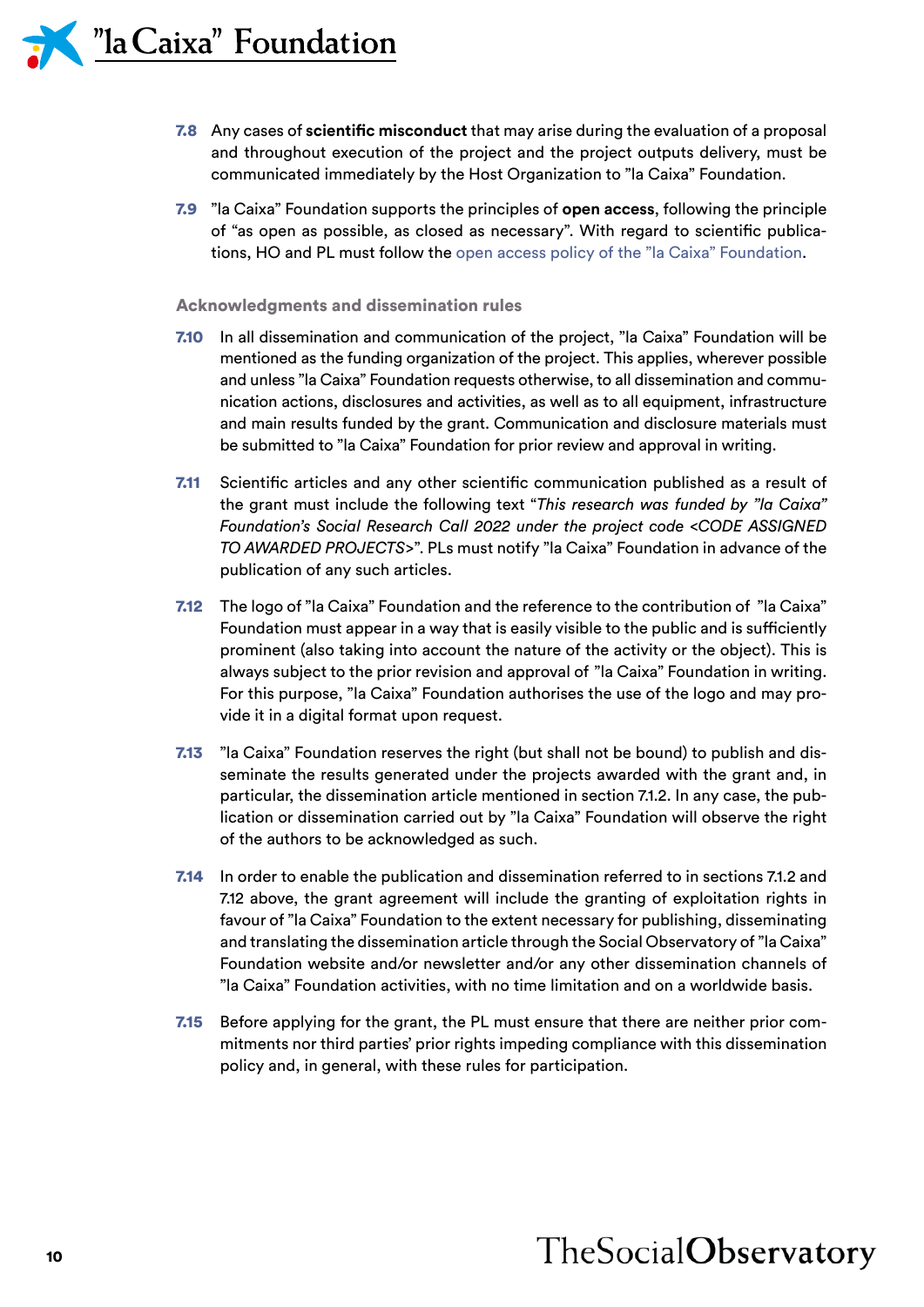

#### Allowances for long-term leave

- 7.16 If the project leader is affected by one of the following situations during the 24 months of their project an extension may be requested for the number of justified months.
	- a) Sick leave of three months or more
	- b) Maternity or paternity leave
	- c) Leave to care for first degree relatives of three months or more

In order to be eligible for this extension, the PL must submit official documents certifying that they are on leave from work, at the beginning of the leave period.



#### Confidentiality. Privacy and data protection

8.1 The applicants authorize "la Caixa" Foundation to access, use and share the information of the proposals, including any and all documents referred to therein, whether submitted at the time of the application or at a later stage, for the purposes of this grant and to the extent necessary, including, but not limited to, the evaluation, selection and monitoring of the projects. The applicants confirm to "la Caixa" Foundation that such information and documentation can be shared and used for these purposes.

*To the extent that the identifying and/or professional details of natural persons linked to the projects is provided in the application form and supporting documents, the applicants shall be understood to have informed those individuals regarding the information indicated in this clause and, where applicable, to have obtained the necessary consent of those persons for their inclusion in the proposals.*

- 8.2 "la Caixa" Foundation fully complies with the legislation in force in the field of personal data protection.
- 8.3 Any and all personal data collected within the framework of this call (including data submitted in the proposal) will be processed for the purpose of managing the participation of applicants in it, the basis of such processing being the management of the resulting relationship, and such data will be stored until the end of the applicable statutory limitation periods.
- 8.4 Personal data will only be communicated if required to comply with legal obligations. "la Caixa" Foundation uses service providers (of technological and evaluation services) located outside the European Economic Area, with all those guarantees required by the applicable regulations. Data subjects can ask for more information and/or exercise their rights of access, rectification, erasure, restriction, portability and objection before the Data Protection Officer of "la Caixa" Foundation at the postal address Avinguda Diagonal 621 – 629, 08028 Barcelona, or at the e-mail address [dpd@fun](mailto:dpd%40fundacionlacaixa.org?subject=)[dacionlacaixa.org.](mailto:dpd%40fundacionlacaixa.org?subject=) Data subjects are also entitled to lodge a complaint before the Spanish Data Protection Agency.